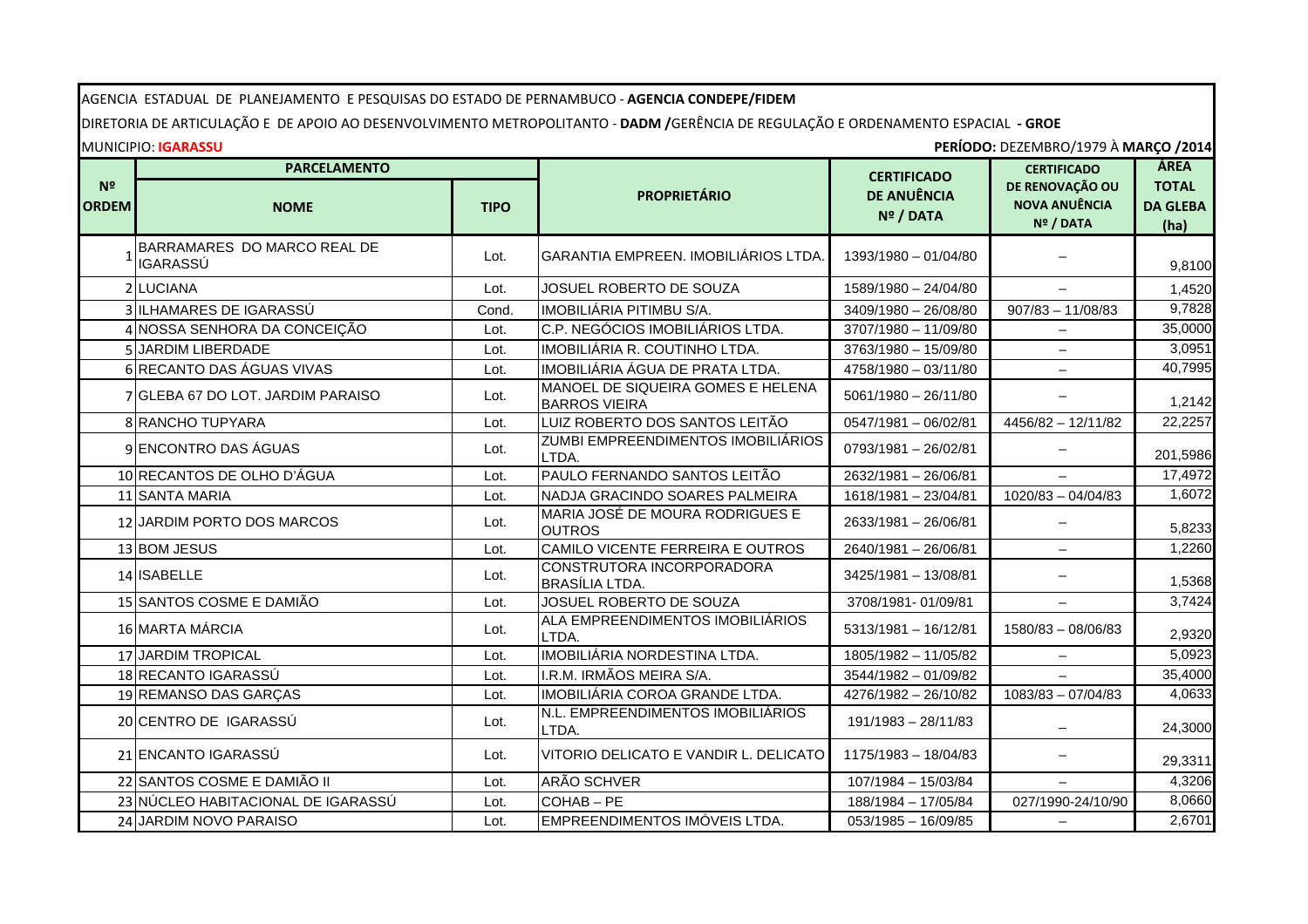| 25 VERDE TETO<br>26 INDEPENDENCIA I<br>SEVERINO FERREIRA DE ARRUDA<br>$017/1987 - 29/07/87$<br>Lot.<br>27 MARIA LUIZA REGUEIRA<br>ANTÔNIO RICARDO DA COSTA E SILVA<br>$\overline{029/1995} - 24/11/95$<br>Lot.<br><b>MERFA EMPREENDIMENTOS E</b><br>$006/1996 - 16/02/96$<br>28 CORTEGADA<br>$031/1996 - 31/10/96$<br>Lot.<br>CONSTRUÇÕES LTDA.<br>29 PARQUE IGARASSÚ<br>RICARDO SERPA COELHO<br>$024/1995 - 01/11/95$<br>020/1996 - 12/07/96<br>Lot.<br>30 AVELOZ<br><b>AVELOZ EMPREENDIMENTOS LTDA.</b><br>$002/1997 - 21/01/97$<br>Lot.<br>$\overline{\phantom{m}}$<br>JOSÉ TENÓRIO DE ALBUQUERQUE FILHO<br>31 BAIRRO NOVO DO MONJOPE<br>$025/1998 - 12/08/98$<br>Lot.<br>$-$<br>C.D.S. INCORPORAÇÕES E NEGÓCIOS<br>$029/1998 - 25/08/98$<br>32 RUMO LESTE 2<br>Lot.<br>$\overline{\phantom{0}}$<br>IMOBILIÁRIOS LTDA.<br>GODFRIED MARIA ROPPENBROUWERS<br>33 NOVA HOLANDA<br>$037/1998 - 10/11/98$<br>Lot.<br>$-$<br>34 CHÁCARAS RUMO LESTE<br>CEZAR BARROS GALVÃO E OUTROS<br>041/1998-14/12/98<br>Lot.<br>$\overline{\phantom{0}}$<br>C.D.S. INCORP. E NEGÓCIOS<br>35 CHÁCARAS SANTA BARBARA<br>$017/1999 - 17/05/99$<br>Lot.<br>$\overline{\phantom{m}}$<br>IMOBILIÁRIOS LTDA.<br>MARCUS AURÉLIO DE OLIVEIRA REIS E SUA<br>36 SANTO ANTÔNIO III<br>$053/1999 - 27/12/99$<br>Lot.<br>$\overline{\phantom{0}}$<br>ESPOSA M <sup>a</sup> DAS GRAÇAS DIDIER O. REIS<br>37 VILLA HARMONIA<br>VALDIR ALVES COELHO<br>Lot.<br>$004/2001 - 11/01/01$<br>$\overline{\phantom{m}}$<br>38 SANTA CECÍLIA<br>EXPANSÃO EMPREENDIMENTOS LTDA.<br>$028/2001 - 23/05/01$<br>Lot.<br>39 ROSA D'ITALIA<br>PITÁGORA LTDA.<br>$014/2001 - 08/03/01$<br>Lot.<br>$\overline{\phantom{0}}$<br>SANTO ANTÔNIO IMÓVEIS E<br>40 PADRE CÍCERO<br>$O50/2001 - 08/10/01$<br>Lot.<br>$\overline{\phantom{m}}$<br><b>REPRESENTAÇÕES</b><br>41 PORTAL DE IGARASSÚ<br>TORQUE E CONSTRUÇÕES LTDA.<br>002/2003-31/01/03<br>Lot.<br>$-$<br>42 CAMPO BELLO<br>ESPÓLIO DE HEINS SPIEGELBER<br>$003/2003 - 05/02/03$<br>Lot.<br>$\qquad \qquad -$<br><b>J.A.S. LEITÃO &amp; FILHOS</b><br>43 RESIDENCIAL TROPICAL VILLAGE<br>EMPREENDIMENTOS E PARTICIPAÇÕES<br>$021/2003 - 24/09/03$<br>Cond.<br>LTDA.<br>44 PRIVÊ GREEN VILLAGE<br>NILSON LUNDGREN JUNIOR<br>$003/2004 - 18/02/04$<br>Cond.<br>$\overline{\phantom{m}}$<br>45 RESIDENCIAL VENEZA RESIDENCE CLUB<br><b>FRANCISCO DE ASSIS DANTAS</b><br>$034/2005 - 25/10/05$<br>Cond.<br>$\overline{\phantom{0}}$<br>46 CONJ. RES. MIGUEL ARRAES DE ALENCAR<br>EXATA ENGENHARIA LTDA.<br>$002/2006 - 09/01/06$<br>Lot.<br>$-$<br>47 PARQUE DE IGARASSÚ<br>CASA GRANDE ENGENHARIA LTDA.<br>$018/2006 - 15/06/06$<br>Lot.<br>$\overline{\phantom{0}}$<br>J.C.F. EMPREENDIMENTOS LTDA.<br>48 SÃO LUIS<br>$016/2007 - 27/04/07$<br>Lot.<br>$\overline{\phantom{0}}$<br>IMOBILIÁRIA SANTO ANTONIO IMÓVEIS E<br>49 SANTO EXPEDITO<br>012/2007 -29/03/07<br>Lot.<br>$\overline{\phantom{m}}$<br><b>REPRESENTAÇÕES</b><br>FMF ADMINISTRAÇÃO E PARTICIPAÇÃO<br>50 PORTAL DE IGARASSU<br>013/08-24/04/08<br>Lot.<br>LTDA.<br>CONSTRUTORA CALDAS LTDA.<br>51 PARQUE DOS COQUEIROS<br>$047/2008 - 30/10/08$<br>Lot.<br>$\overline{\phantom{m}}$<br>MAURÍCIO CALDAS DE ARAÚJO E OUTROS<br>52 LOTEAMENTO PARQUE DAS MANGUEIRAS<br>$053/2008 - 28/11/08$<br>033/2009 -07/10/09<br>Lot.<br>53 RESIDENCIAL SANTA EULÁLIA<br>IMOBILIÁRIA CASTRO LIMA LTDA.<br>007/2009 - 12/03/09<br>Lot.<br>$\qquad \qquad -$ |  |      |                                  |                       |     |         |
|--------------------------------------------------------------------------------------------------------------------------------------------------------------------------------------------------------------------------------------------------------------------------------------------------------------------------------------------------------------------------------------------------------------------------------------------------------------------------------------------------------------------------------------------------------------------------------------------------------------------------------------------------------------------------------------------------------------------------------------------------------------------------------------------------------------------------------------------------------------------------------------------------------------------------------------------------------------------------------------------------------------------------------------------------------------------------------------------------------------------------------------------------------------------------------------------------------------------------------------------------------------------------------------------------------------------------------------------------------------------------------------------------------------------------------------------------------------------------------------------------------------------------------------------------------------------------------------------------------------------------------------------------------------------------------------------------------------------------------------------------------------------------------------------------------------------------------------------------------------------------------------------------------------------------------------------------------------------------------------------------------------------------------------------------------------------------------------------------------------------------------------------------------------------------------------------------------------------------------------------------------------------------------------------------------------------------------------------------------------------------------------------------------------------------------------------------------------------------------------------------------------------------------------------------------------------------------------------------------------------------------------------------------------------------------------------------------------------------------------------------------------------------------------------------------------------------------------------------------------------------------------------------------------------------------------------------------------------------------------------------------------------------------------------------------------------------------------------------------------------------------------------------------------------------------------------------------------------------------------------------------------------------------------------------------------------------------------------------------------------------------------------------------------|--|------|----------------------------------|-----------------------|-----|---------|
|                                                                                                                                                                                                                                                                                                                                                                                                                                                                                                                                                                                                                                                                                                                                                                                                                                                                                                                                                                                                                                                                                                                                                                                                                                                                                                                                                                                                                                                                                                                                                                                                                                                                                                                                                                                                                                                                                                                                                                                                                                                                                                                                                                                                                                                                                                                                                                                                                                                                                                                                                                                                                                                                                                                                                                                                                                                                                                                                                                                                                                                                                                                                                                                                                                                                                                                                                                                                              |  | Lot. | PREFEITURA MUNICIPAL DE IGARASSU | $031/1986 - 12/12/86$ | $-$ | 4,2682  |
|                                                                                                                                                                                                                                                                                                                                                                                                                                                                                                                                                                                                                                                                                                                                                                                                                                                                                                                                                                                                                                                                                                                                                                                                                                                                                                                                                                                                                                                                                                                                                                                                                                                                                                                                                                                                                                                                                                                                                                                                                                                                                                                                                                                                                                                                                                                                                                                                                                                                                                                                                                                                                                                                                                                                                                                                                                                                                                                                                                                                                                                                                                                                                                                                                                                                                                                                                                                                              |  |      |                                  |                       |     | 1,3037  |
|                                                                                                                                                                                                                                                                                                                                                                                                                                                                                                                                                                                                                                                                                                                                                                                                                                                                                                                                                                                                                                                                                                                                                                                                                                                                                                                                                                                                                                                                                                                                                                                                                                                                                                                                                                                                                                                                                                                                                                                                                                                                                                                                                                                                                                                                                                                                                                                                                                                                                                                                                                                                                                                                                                                                                                                                                                                                                                                                                                                                                                                                                                                                                                                                                                                                                                                                                                                                              |  |      |                                  |                       |     | 2,1113  |
|                                                                                                                                                                                                                                                                                                                                                                                                                                                                                                                                                                                                                                                                                                                                                                                                                                                                                                                                                                                                                                                                                                                                                                                                                                                                                                                                                                                                                                                                                                                                                                                                                                                                                                                                                                                                                                                                                                                                                                                                                                                                                                                                                                                                                                                                                                                                                                                                                                                                                                                                                                                                                                                                                                                                                                                                                                                                                                                                                                                                                                                                                                                                                                                                                                                                                                                                                                                                              |  |      |                                  |                       |     | 80,0000 |
|                                                                                                                                                                                                                                                                                                                                                                                                                                                                                                                                                                                                                                                                                                                                                                                                                                                                                                                                                                                                                                                                                                                                                                                                                                                                                                                                                                                                                                                                                                                                                                                                                                                                                                                                                                                                                                                                                                                                                                                                                                                                                                                                                                                                                                                                                                                                                                                                                                                                                                                                                                                                                                                                                                                                                                                                                                                                                                                                                                                                                                                                                                                                                                                                                                                                                                                                                                                                              |  |      |                                  |                       |     | 9,7848  |
|                                                                                                                                                                                                                                                                                                                                                                                                                                                                                                                                                                                                                                                                                                                                                                                                                                                                                                                                                                                                                                                                                                                                                                                                                                                                                                                                                                                                                                                                                                                                                                                                                                                                                                                                                                                                                                                                                                                                                                                                                                                                                                                                                                                                                                                                                                                                                                                                                                                                                                                                                                                                                                                                                                                                                                                                                                                                                                                                                                                                                                                                                                                                                                                                                                                                                                                                                                                                              |  |      |                                  |                       |     | 5,0670  |
|                                                                                                                                                                                                                                                                                                                                                                                                                                                                                                                                                                                                                                                                                                                                                                                                                                                                                                                                                                                                                                                                                                                                                                                                                                                                                                                                                                                                                                                                                                                                                                                                                                                                                                                                                                                                                                                                                                                                                                                                                                                                                                                                                                                                                                                                                                                                                                                                                                                                                                                                                                                                                                                                                                                                                                                                                                                                                                                                                                                                                                                                                                                                                                                                                                                                                                                                                                                                              |  |      |                                  |                       |     | 8,2834  |
|                                                                                                                                                                                                                                                                                                                                                                                                                                                                                                                                                                                                                                                                                                                                                                                                                                                                                                                                                                                                                                                                                                                                                                                                                                                                                                                                                                                                                                                                                                                                                                                                                                                                                                                                                                                                                                                                                                                                                                                                                                                                                                                                                                                                                                                                                                                                                                                                                                                                                                                                                                                                                                                                                                                                                                                                                                                                                                                                                                                                                                                                                                                                                                                                                                                                                                                                                                                                              |  |      |                                  |                       |     | 3,6905  |
|                                                                                                                                                                                                                                                                                                                                                                                                                                                                                                                                                                                                                                                                                                                                                                                                                                                                                                                                                                                                                                                                                                                                                                                                                                                                                                                                                                                                                                                                                                                                                                                                                                                                                                                                                                                                                                                                                                                                                                                                                                                                                                                                                                                                                                                                                                                                                                                                                                                                                                                                                                                                                                                                                                                                                                                                                                                                                                                                                                                                                                                                                                                                                                                                                                                                                                                                                                                                              |  |      |                                  |                       |     | 11,2872 |
|                                                                                                                                                                                                                                                                                                                                                                                                                                                                                                                                                                                                                                                                                                                                                                                                                                                                                                                                                                                                                                                                                                                                                                                                                                                                                                                                                                                                                                                                                                                                                                                                                                                                                                                                                                                                                                                                                                                                                                                                                                                                                                                                                                                                                                                                                                                                                                                                                                                                                                                                                                                                                                                                                                                                                                                                                                                                                                                                                                                                                                                                                                                                                                                                                                                                                                                                                                                                              |  |      |                                  |                       |     | 3,9773  |
|                                                                                                                                                                                                                                                                                                                                                                                                                                                                                                                                                                                                                                                                                                                                                                                                                                                                                                                                                                                                                                                                                                                                                                                                                                                                                                                                                                                                                                                                                                                                                                                                                                                                                                                                                                                                                                                                                                                                                                                                                                                                                                                                                                                                                                                                                                                                                                                                                                                                                                                                                                                                                                                                                                                                                                                                                                                                                                                                                                                                                                                                                                                                                                                                                                                                                                                                                                                                              |  |      |                                  |                       |     | 9,0420  |
|                                                                                                                                                                                                                                                                                                                                                                                                                                                                                                                                                                                                                                                                                                                                                                                                                                                                                                                                                                                                                                                                                                                                                                                                                                                                                                                                                                                                                                                                                                                                                                                                                                                                                                                                                                                                                                                                                                                                                                                                                                                                                                                                                                                                                                                                                                                                                                                                                                                                                                                                                                                                                                                                                                                                                                                                                                                                                                                                                                                                                                                                                                                                                                                                                                                                                                                                                                                                              |  |      |                                  |                       |     | 3,7410  |
|                                                                                                                                                                                                                                                                                                                                                                                                                                                                                                                                                                                                                                                                                                                                                                                                                                                                                                                                                                                                                                                                                                                                                                                                                                                                                                                                                                                                                                                                                                                                                                                                                                                                                                                                                                                                                                                                                                                                                                                                                                                                                                                                                                                                                                                                                                                                                                                                                                                                                                                                                                                                                                                                                                                                                                                                                                                                                                                                                                                                                                                                                                                                                                                                                                                                                                                                                                                                              |  |      |                                  |                       |     | 12,5960 |
|                                                                                                                                                                                                                                                                                                                                                                                                                                                                                                                                                                                                                                                                                                                                                                                                                                                                                                                                                                                                                                                                                                                                                                                                                                                                                                                                                                                                                                                                                                                                                                                                                                                                                                                                                                                                                                                                                                                                                                                                                                                                                                                                                                                                                                                                                                                                                                                                                                                                                                                                                                                                                                                                                                                                                                                                                                                                                                                                                                                                                                                                                                                                                                                                                                                                                                                                                                                                              |  |      |                                  |                       |     | 3,0000  |
|                                                                                                                                                                                                                                                                                                                                                                                                                                                                                                                                                                                                                                                                                                                                                                                                                                                                                                                                                                                                                                                                                                                                                                                                                                                                                                                                                                                                                                                                                                                                                                                                                                                                                                                                                                                                                                                                                                                                                                                                                                                                                                                                                                                                                                                                                                                                                                                                                                                                                                                                                                                                                                                                                                                                                                                                                                                                                                                                                                                                                                                                                                                                                                                                                                                                                                                                                                                                              |  |      |                                  |                       |     | 19,5221 |
|                                                                                                                                                                                                                                                                                                                                                                                                                                                                                                                                                                                                                                                                                                                                                                                                                                                                                                                                                                                                                                                                                                                                                                                                                                                                                                                                                                                                                                                                                                                                                                                                                                                                                                                                                                                                                                                                                                                                                                                                                                                                                                                                                                                                                                                                                                                                                                                                                                                                                                                                                                                                                                                                                                                                                                                                                                                                                                                                                                                                                                                                                                                                                                                                                                                                                                                                                                                                              |  |      |                                  |                       |     | 6,6523  |
|                                                                                                                                                                                                                                                                                                                                                                                                                                                                                                                                                                                                                                                                                                                                                                                                                                                                                                                                                                                                                                                                                                                                                                                                                                                                                                                                                                                                                                                                                                                                                                                                                                                                                                                                                                                                                                                                                                                                                                                                                                                                                                                                                                                                                                                                                                                                                                                                                                                                                                                                                                                                                                                                                                                                                                                                                                                                                                                                                                                                                                                                                                                                                                                                                                                                                                                                                                                                              |  |      |                                  |                       |     | 1,6148  |
|                                                                                                                                                                                                                                                                                                                                                                                                                                                                                                                                                                                                                                                                                                                                                                                                                                                                                                                                                                                                                                                                                                                                                                                                                                                                                                                                                                                                                                                                                                                                                                                                                                                                                                                                                                                                                                                                                                                                                                                                                                                                                                                                                                                                                                                                                                                                                                                                                                                                                                                                                                                                                                                                                                                                                                                                                                                                                                                                                                                                                                                                                                                                                                                                                                                                                                                                                                                                              |  |      |                                  |                       |     | 24,8135 |
|                                                                                                                                                                                                                                                                                                                                                                                                                                                                                                                                                                                                                                                                                                                                                                                                                                                                                                                                                                                                                                                                                                                                                                                                                                                                                                                                                                                                                                                                                                                                                                                                                                                                                                                                                                                                                                                                                                                                                                                                                                                                                                                                                                                                                                                                                                                                                                                                                                                                                                                                                                                                                                                                                                                                                                                                                                                                                                                                                                                                                                                                                                                                                                                                                                                                                                                                                                                                              |  |      |                                  |                       |     | 14,0100 |
|                                                                                                                                                                                                                                                                                                                                                                                                                                                                                                                                                                                                                                                                                                                                                                                                                                                                                                                                                                                                                                                                                                                                                                                                                                                                                                                                                                                                                                                                                                                                                                                                                                                                                                                                                                                                                                                                                                                                                                                                                                                                                                                                                                                                                                                                                                                                                                                                                                                                                                                                                                                                                                                                                                                                                                                                                                                                                                                                                                                                                                                                                                                                                                                                                                                                                                                                                                                                              |  |      |                                  |                       |     | 6,4347  |
|                                                                                                                                                                                                                                                                                                                                                                                                                                                                                                                                                                                                                                                                                                                                                                                                                                                                                                                                                                                                                                                                                                                                                                                                                                                                                                                                                                                                                                                                                                                                                                                                                                                                                                                                                                                                                                                                                                                                                                                                                                                                                                                                                                                                                                                                                                                                                                                                                                                                                                                                                                                                                                                                                                                                                                                                                                                                                                                                                                                                                                                                                                                                                                                                                                                                                                                                                                                                              |  |      |                                  |                       |     | 11,8456 |
|                                                                                                                                                                                                                                                                                                                                                                                                                                                                                                                                                                                                                                                                                                                                                                                                                                                                                                                                                                                                                                                                                                                                                                                                                                                                                                                                                                                                                                                                                                                                                                                                                                                                                                                                                                                                                                                                                                                                                                                                                                                                                                                                                                                                                                                                                                                                                                                                                                                                                                                                                                                                                                                                                                                                                                                                                                                                                                                                                                                                                                                                                                                                                                                                                                                                                                                                                                                                              |  |      |                                  |                       |     | 12,3679 |
|                                                                                                                                                                                                                                                                                                                                                                                                                                                                                                                                                                                                                                                                                                                                                                                                                                                                                                                                                                                                                                                                                                                                                                                                                                                                                                                                                                                                                                                                                                                                                                                                                                                                                                                                                                                                                                                                                                                                                                                                                                                                                                                                                                                                                                                                                                                                                                                                                                                                                                                                                                                                                                                                                                                                                                                                                                                                                                                                                                                                                                                                                                                                                                                                                                                                                                                                                                                                              |  |      |                                  |                       |     | 23,5000 |
|                                                                                                                                                                                                                                                                                                                                                                                                                                                                                                                                                                                                                                                                                                                                                                                                                                                                                                                                                                                                                                                                                                                                                                                                                                                                                                                                                                                                                                                                                                                                                                                                                                                                                                                                                                                                                                                                                                                                                                                                                                                                                                                                                                                                                                                                                                                                                                                                                                                                                                                                                                                                                                                                                                                                                                                                                                                                                                                                                                                                                                                                                                                                                                                                                                                                                                                                                                                                              |  |      |                                  |                       |     | 6,9220  |
|                                                                                                                                                                                                                                                                                                                                                                                                                                                                                                                                                                                                                                                                                                                                                                                                                                                                                                                                                                                                                                                                                                                                                                                                                                                                                                                                                                                                                                                                                                                                                                                                                                                                                                                                                                                                                                                                                                                                                                                                                                                                                                                                                                                                                                                                                                                                                                                                                                                                                                                                                                                                                                                                                                                                                                                                                                                                                                                                                                                                                                                                                                                                                                                                                                                                                                                                                                                                              |  |      |                                  |                       |     | 4,7842  |
|                                                                                                                                                                                                                                                                                                                                                                                                                                                                                                                                                                                                                                                                                                                                                                                                                                                                                                                                                                                                                                                                                                                                                                                                                                                                                                                                                                                                                                                                                                                                                                                                                                                                                                                                                                                                                                                                                                                                                                                                                                                                                                                                                                                                                                                                                                                                                                                                                                                                                                                                                                                                                                                                                                                                                                                                                                                                                                                                                                                                                                                                                                                                                                                                                                                                                                                                                                                                              |  |      |                                  |                       |     | 70,6000 |
|                                                                                                                                                                                                                                                                                                                                                                                                                                                                                                                                                                                                                                                                                                                                                                                                                                                                                                                                                                                                                                                                                                                                                                                                                                                                                                                                                                                                                                                                                                                                                                                                                                                                                                                                                                                                                                                                                                                                                                                                                                                                                                                                                                                                                                                                                                                                                                                                                                                                                                                                                                                                                                                                                                                                                                                                                                                                                                                                                                                                                                                                                                                                                                                                                                                                                                                                                                                                              |  |      |                                  |                       |     | 3,7600  |
|                                                                                                                                                                                                                                                                                                                                                                                                                                                                                                                                                                                                                                                                                                                                                                                                                                                                                                                                                                                                                                                                                                                                                                                                                                                                                                                                                                                                                                                                                                                                                                                                                                                                                                                                                                                                                                                                                                                                                                                                                                                                                                                                                                                                                                                                                                                                                                                                                                                                                                                                                                                                                                                                                                                                                                                                                                                                                                                                                                                                                                                                                                                                                                                                                                                                                                                                                                                                              |  |      |                                  |                       |     | 5,6795  |
|                                                                                                                                                                                                                                                                                                                                                                                                                                                                                                                                                                                                                                                                                                                                                                                                                                                                                                                                                                                                                                                                                                                                                                                                                                                                                                                                                                                                                                                                                                                                                                                                                                                                                                                                                                                                                                                                                                                                                                                                                                                                                                                                                                                                                                                                                                                                                                                                                                                                                                                                                                                                                                                                                                                                                                                                                                                                                                                                                                                                                                                                                                                                                                                                                                                                                                                                                                                                              |  |      |                                  |                       |     | 4,9708  |
| 54 LOTEAMENTO VILA FORMOSA<br><b>GLEYCIANE COSTA ALVES</b><br>$052/2009 - 23/12/09$<br>Lot.<br>$-$                                                                                                                                                                                                                                                                                                                                                                                                                                                                                                                                                                                                                                                                                                                                                                                                                                                                                                                                                                                                                                                                                                                                                                                                                                                                                                                                                                                                                                                                                                                                                                                                                                                                                                                                                                                                                                                                                                                                                                                                                                                                                                                                                                                                                                                                                                                                                                                                                                                                                                                                                                                                                                                                                                                                                                                                                                                                                                                                                                                                                                                                                                                                                                                                                                                                                                           |  |      |                                  |                       |     | 2,0000  |